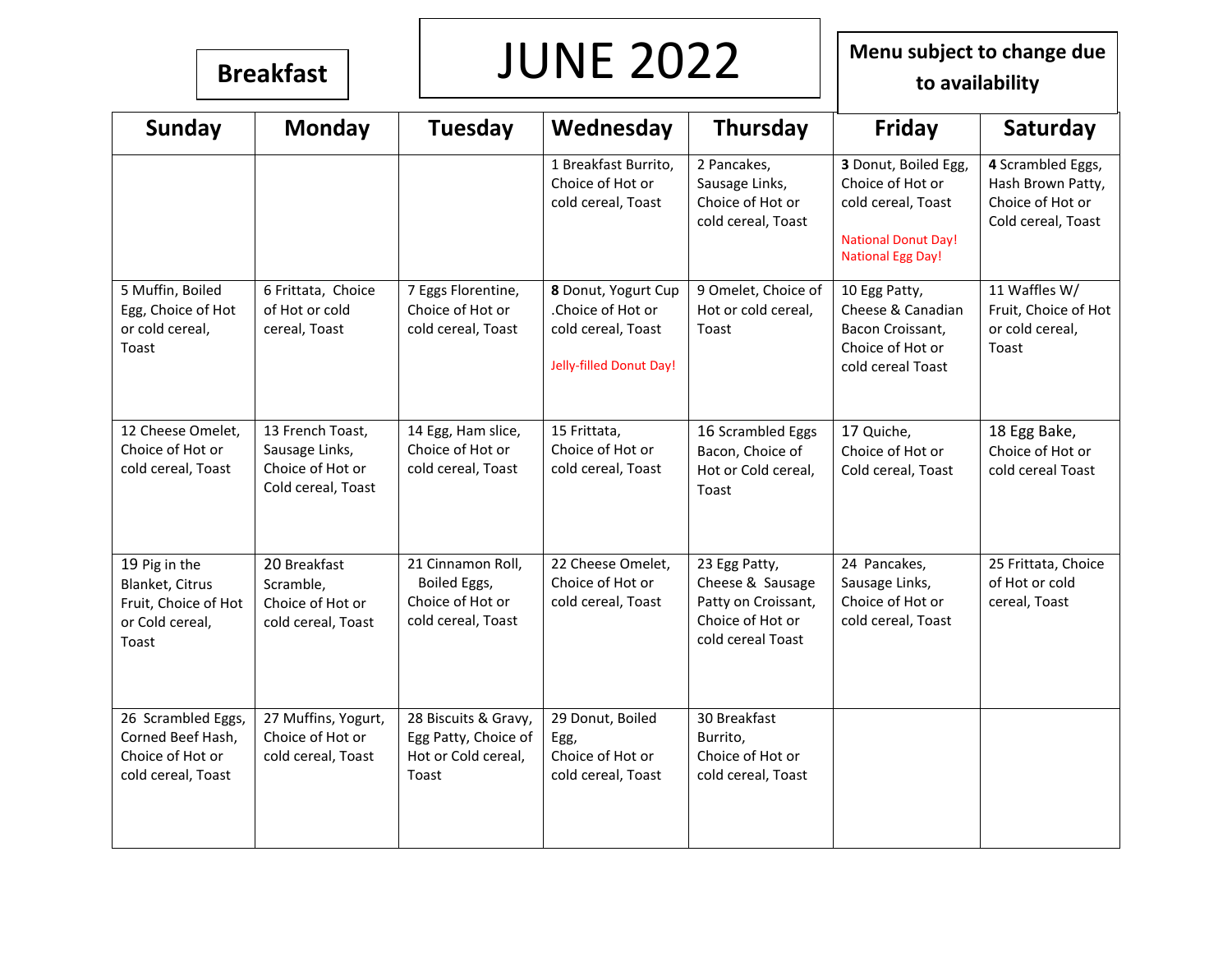$\begin{array}{c|c|c|c} \hline \text{Dinner} & & \text{JUNE } 2022 & & \text{Menu subject to change due to availability} \end{array}$ **to availability**

| <b>Sunday</b>          | <b>Monday</b>           | Tuesday                                             | Wednesday                                   | Thursday                                                  | <b>Friday</b>                                     | Saturday                                            |
|------------------------|-------------------------|-----------------------------------------------------|---------------------------------------------|-----------------------------------------------------------|---------------------------------------------------|-----------------------------------------------------|
|                        |                         |                                                     | 1 Lasagna,<br>Tossed Salad,<br>Garlic bread | 2 BBQ Chicken Breast<br>Baked Potato.<br>California Blend | 3 Butter crumb Scrod.<br>Rice, Broccoli,<br>Roll, | 4 Swedish Meatballs,<br>Egg Noodles, Green<br>Peas, |
|                        |                         |                                                     | Mini Eclairs                                | <b>Dessert</b>                                            | Cookie                                            | <b>Dessert</b>                                      |
| 5 Turkey Roast,        | 6 Chicken Casserole,    | 7 BBQ Ribs,                                         | 8 Chicken Legs,                             | 9 Meatloaf, Scalloped                                     | 10 Pollock,                                       | 11 Tater Tot                                        |
| Stuffing, Gravy,       | Salad, Roll             | Cheesy Potatoes,                                    | Potatoes & Gravy,                           | Potatoes, California                                      | Baby Baked Potatoes,                              | Casserole, Cottage                                  |
| Prince Charles Blend.  |                         | <b>Green Beans</b>                                  | Cole Slaw, Corn,                            | Blend                                                     | <b>Baby Carrots</b>                               | Cheese, Roll                                        |
| <b>Cranberry Sauce</b> | Bar                     | <b>National Chocolate</b>                           | <b>Biscuit</b>                              | <b>National Strawberry</b>                                |                                                   | <b>National German</b>                              |
|                        |                         | Ice Cream Day!                                      | Cookie                                      | <b>Rhubarb Pie Day!</b>                                   | Pudding                                           | <b>Chocolate Cake Day!</b>                          |
| Ice Cream              |                         |                                                     |                                             |                                                           |                                                   |                                                     |
|                        |                         |                                                     |                                             |                                                           |                                                   |                                                     |
| 12 Ham, Sweet          | 13 Stuffed Chicken,     | 14 Shrimp Alfredo,                                  | 15 Swiss Steak,                             | 16 Pizza, Pop,                                            | 17 Tortilla Crusted                               | 18 Kielbasa &                                       |
| Potatoes, Corn,        | Party Potatoes, Green   | Broccoli, Breadsticks                               | Mashed Potatoes &                           | Pasta Salad                                               | Tilapia, Mexican Rice,                            | Cabbage, Potatoes,                                  |
| Cauliflower            | <b>Beans</b>            |                                                     | Gravy, Scandinavian                         |                                                           | Capri blend                                       | Carrots                                             |
|                        | <b>National Cupcake</b> | <b>National Strawberry</b><br><b>Shortcake Day!</b> | Blend                                       | Cookie                                                    | <b>National Cherry Tart</b>                       |                                                     |
| Ice Cream              | Lovers Day!             |                                                     | Bar                                         |                                                           | Day!                                              | Dessert                                             |
|                        |                         |                                                     |                                             |                                                           |                                                   |                                                     |
|                        |                         |                                                     |                                             |                                                           |                                                   |                                                     |
| 19 Beef Roast,         | 20 Shepherd's Pie,      | 21 Turkey Pot Roast,                                | 22 Spaghetti w/ Meat                        | 23 Sweet & Sour                                           | 24 Haddock, French                                | 25 Pot Pie,                                         |
| Mashed Potatoes &      | Fruit Salad, Roll,      | Mashed Potatoes &                                   | sauce, Tossed Salad,                        | Chicken with Oriental                                     | Fries, Cole Slaw                                  | <b>Cottage Cheese</b>                               |
| Gravy, Carrots, Beets, |                         | Gravy, Baby Carrots,                                | Garlic Bread                                | Vegetables, Rice                                          |                                                   | Salad, Roll                                         |
|                        | National Crème Soda     |                                                     |                                             |                                                           | Cake                                              |                                                     |
| Ice Cream              | Day!                    | <b>Bars</b>                                         | Pie                                         | Cookie                                                    |                                                   | <b>National Strawberry</b>                          |
|                        |                         |                                                     |                                             |                                                           |                                                   | Parfait Day!                                        |
|                        |                         |                                                     |                                             |                                                           |                                                   |                                                     |
| 26 Pork Roast,         | 27 BBQ Chicken          | 28 Smothered Pork                                   | 29 Lasagna,                                 | 30 Baked Chicken,                                         |                                                   |                                                     |
| Mashed Potatoes &      | Breast, Cheesy          | Chops, Mashed                                       | Tossed Salad,                               | Baked Potato,                                             |                                                   |                                                     |
| Gravy, Carrots, Lima   | Potatoes, Cauliflower   | Potatoes & Gravy,<br><b>Green Beans</b>             | Garlic bread                                | California Blend                                          |                                                   |                                                     |
| <b>Beans</b>           | Dessert                 |                                                     | Mini Eclairs                                | Pie                                                       |                                                   |                                                     |
| Ice Cream              |                         | <b>National Tapioca</b>                             |                                             |                                                           |                                                   |                                                     |
|                        |                         | <b>Pudding Day!</b>                                 |                                             |                                                           |                                                   |                                                     |
|                        |                         |                                                     |                                             |                                                           |                                                   |                                                     |